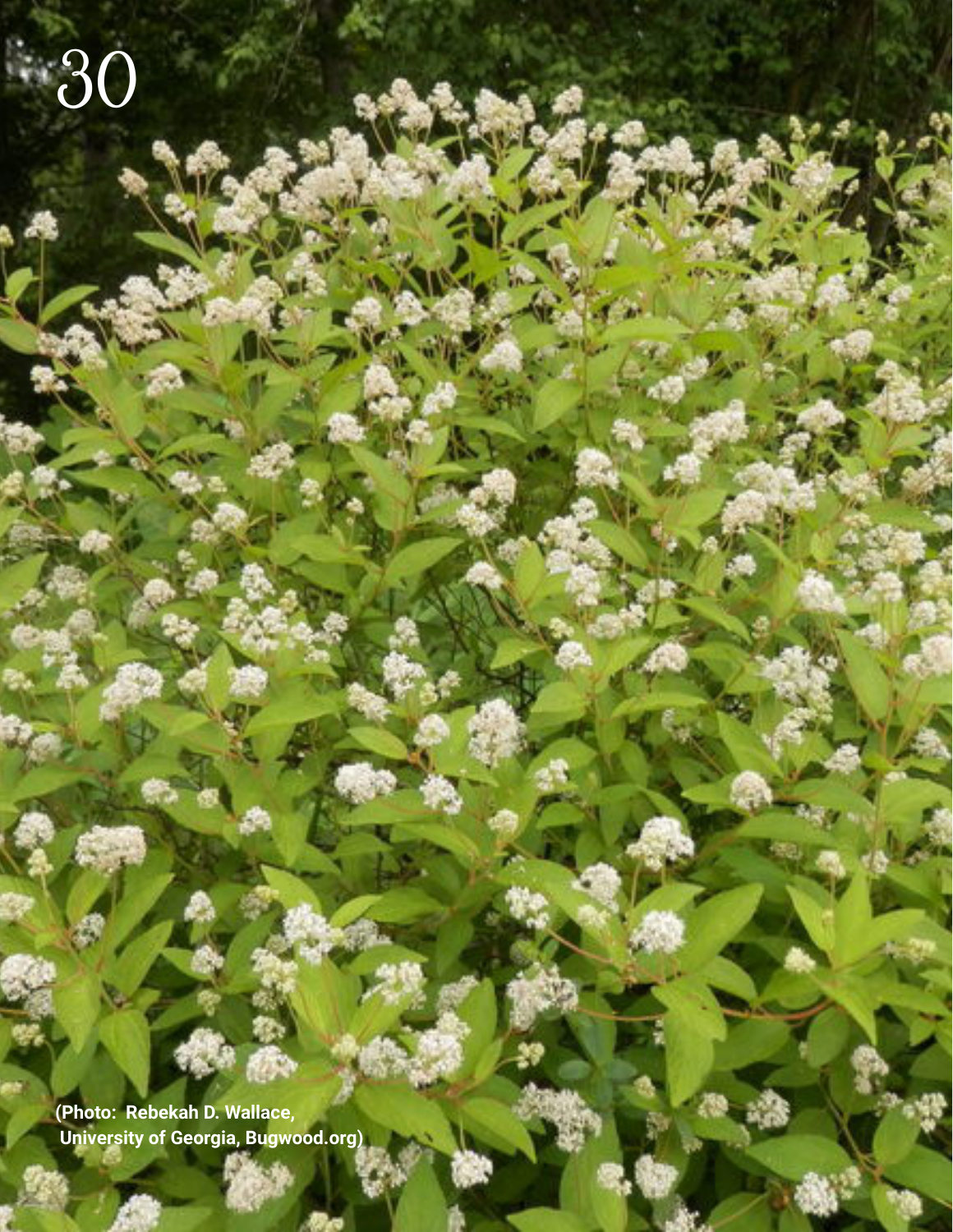# Native Plant Highlight: New Jersey Tea Ceanothus americanus *By Eamonn Leonard*

*eamonn.leonard@dnr.ga.gov*

*This article is courtesy of the Coast Plain Chapter of the Georgia Native Plant Society. The GNPS is dedicated to promoting the stewardship and conservation of Georgia's native plants and their habitats. The Coastal Plain Chapter serves the people in the Coastal Plain ecoregion of Georgia. This includes all areas south of the Fall Line in middle Georgia, from the Alabama and Florida borders to the Atlantic ocean. To learn more, please visit their [website.](https://gnps.org/chapters/coastal-plains-chapter/)*

## **Description and Native Habitat**

New Jersey Tea is a shrub in the buckthorn family (*Rhamnaceae*) and has many other names, red root, redshank, soap flower, wild snow ball, snow bush, and mountain lilac to name a few. It grows as a compact, rounded, deciduous shrub 2-3' tall and wide in sun to part shade covered in elongated clusters of white flowers for about a month in late spring to early summer.

Flowers are followed by dark brown round capsules that eventually explode to disperse seed in its natural environment. It is found in areas with well drained gravely to sandy soils with an extremely wide range that covers much of the eastern United states (Bonap.com).

This is a tough plant suited to dry soil because of its extensive root system. In the Coastal Plain of Georgia, it is often found in sandy upland plant communities dominated by longleaf pine and wiregrass. As this is a fire-maintained community, New Jersey tea tolerates periodic prescribed burns.

### **Garden Uses**

As with all plant material you are considering, you need to evaluate all aspects of its temperament to determine if it will be a good fit. Certain characteristics could be a positive in one situation or a negative in another. It also depends on what soil type, soil moisture, and light conditions you have as well as the aesthetic you are going for in your home garden design.

**One tough plant:** The fact that this shrub develops a deep extensive root system is a positive attribute as it makes it much more resilient to dry and droughty conditions. Once established. It can have a relatively slow growth rate because it is expending resources to develop its deep root system.

This feature can make it take a while for the above-ground portion to create substantial growth. However, the deep root system on established plants makes them difficult to transplant. So just make sure you plant it exactly where you want it.

(continued on page 32)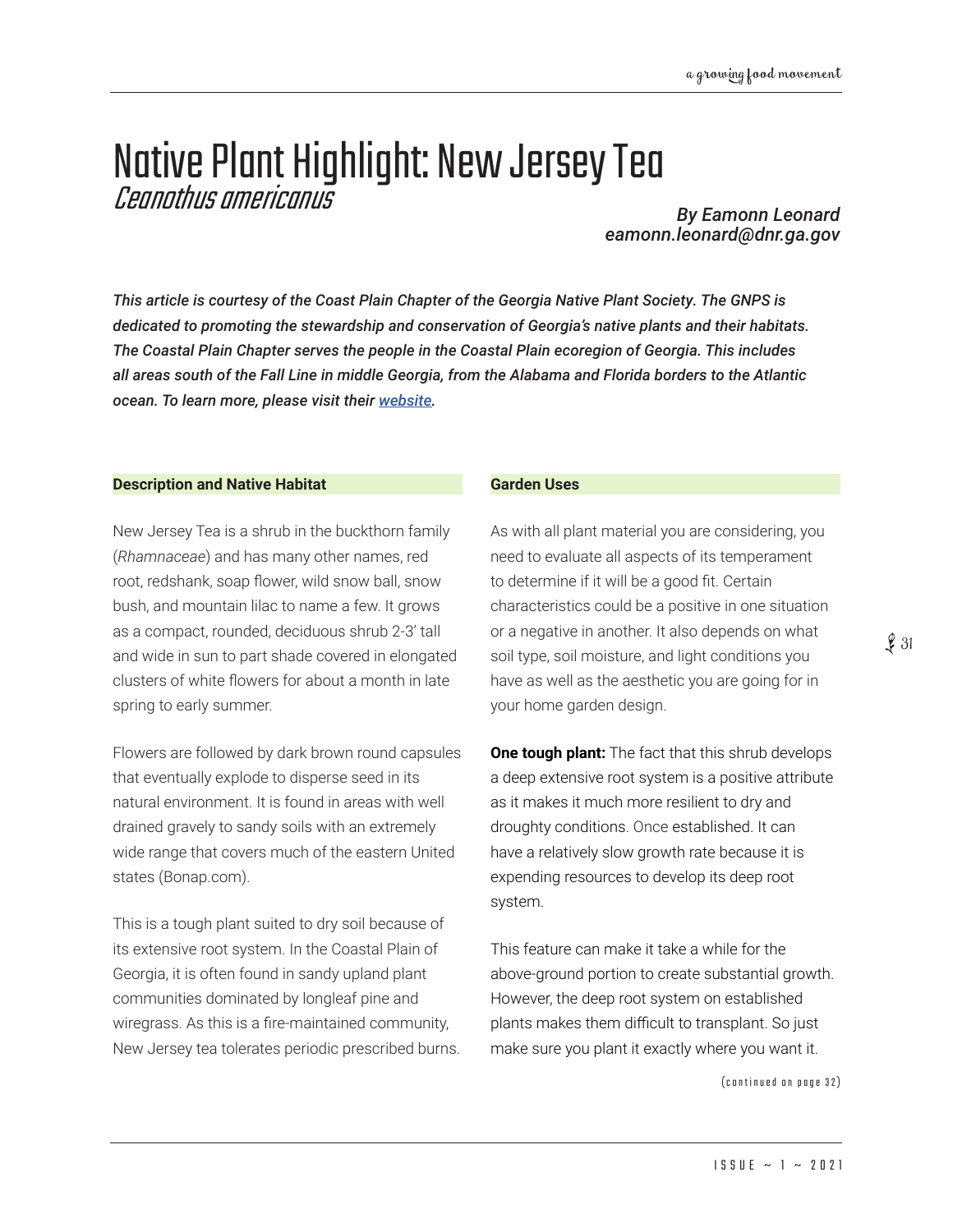# Southern **SOIL**

### (continued from page 31)

This species also tends to sucker once established which can be a benefit if used in a hillside stabilization or an erosion control situation. In the home landscape this tendency to sucker might make this plant better suited for massing in low maintenance more natural style landscape (Foote & Jones 1998).



**(Photo: Rebekah D. Wallace, University of Georgia, Bugwood.org)**

As tough as this plant is, it is not resistant to wildlife browsing as deer and rabbit find it quite tasty, so will need protection when first planted until established. This shrub does recover well after fire, so this is a benefit if you are using prescribed fire to manage your landscape.

**Attract pollinators:** The flowers of New Jersey tea are not only attractive to the human eye they also attract many native pollinators including butterflies, moths, wasps, bees, flies, and beetles. The flowers are a source for nectar and pollen.

This shrub is also a host plant for several species of butterfly (Lotts et al., 2017). Caterpillars of the spring azure (*Celastrina ladon*), summer azure



(Photo: Ansel Oommen, Bugwood.org Spring Azure) **(Photo: Ansel Oommen, Bugwood.org Spring Azure)**

(*Celastrina neglecta*), and mottled duskywing (*Erynnis martialis*) feed on the flowers, flower buds, and fruit of the New Jersey tea (Wynia, 2010).



**(Photo: Christa Hayes Summer Azure butterfly)**

**Provide food:** Two important game species (turkeys and quail) use the seeds as a food source (Wynia, 2010).

**Other uses:** New Jersey tea was named Herb Society of America Native Plant of 2019 as well as the 2019 Wildflower of the Year by the Virginia Native Plant Society. As its name implies, the dried leaves have been used as a source to make a